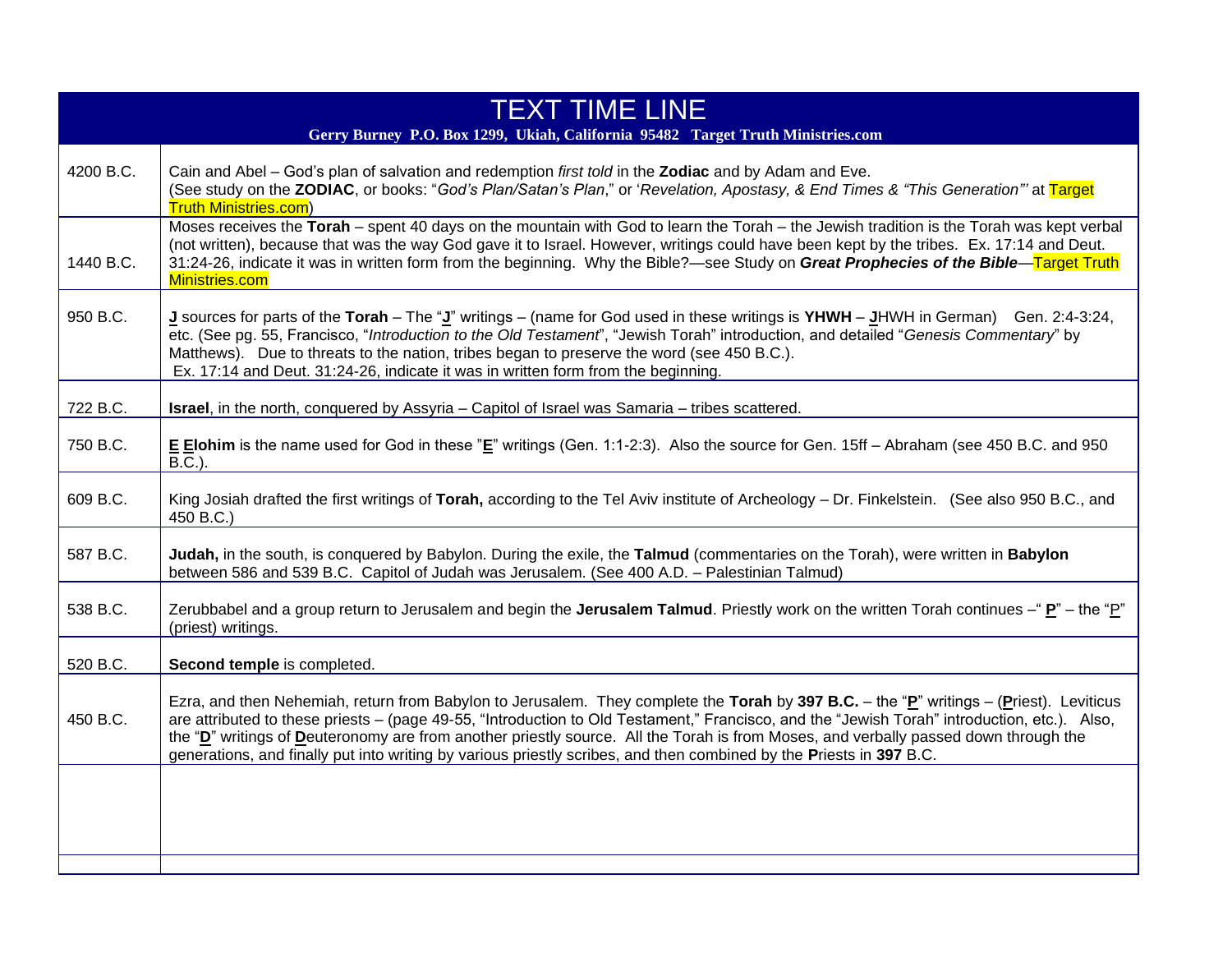| <b>TEXT TIME LINE</b>                                                                                                   |                                                                                                                                                                                                                                                                                                                                                                                                                                                                                                                                                                                                                                                                                                                                                                                                                                                                                                                                                                                                                                                                                                                                                                                                                                                                                                                                           |
|-------------------------------------------------------------------------------------------------------------------------|-------------------------------------------------------------------------------------------------------------------------------------------------------------------------------------------------------------------------------------------------------------------------------------------------------------------------------------------------------------------------------------------------------------------------------------------------------------------------------------------------------------------------------------------------------------------------------------------------------------------------------------------------------------------------------------------------------------------------------------------------------------------------------------------------------------------------------------------------------------------------------------------------------------------------------------------------------------------------------------------------------------------------------------------------------------------------------------------------------------------------------------------------------------------------------------------------------------------------------------------------------------------------------------------------------------------------------------------|
| Gerry Burney P.O. Box 1299, Ukiah, California 95482 Target Truth Ministries.com                                         |                                                                                                                                                                                                                                                                                                                                                                                                                                                                                                                                                                                                                                                                                                                                                                                                                                                                                                                                                                                                                                                                                                                                                                                                                                                                                                                                           |
| 285-150<br>B.C.                                                                                                         | The Hebrew Torah (Pentateuch), is translated into Greek under Ptolemy, in Alexandria (in Egypt), and is completed by 246 B.C. from the<br>old Hebrew text (not the Masoretic Hebrew, which is the traditional text today. Masoretic text differs slightly from the Dead Sea Scrolls-<br>see 700 A.D.). The Jewish people in Alexandria lost the ability to read Hebrew, and needed Greek. The Septuagint, LXX was created<br>when 72 scholars translated all the books of the Old Testament (except Esther), into Greek from Hebrew, including the Apocrypha (Jewish<br>History – Maccabees – not recognized by Jewish rabbis, and not included in Jewish Bible – the Old Testament. Apocrypha recorded only<br>in Greek and picked up by Roman church and included in Catholic Bible in 1546 A.D.). NOTE: Some argue that Jesus and apostles did not<br>have all Old Testament books as a Greek Septuagint. Rather, the Septuagint was of the Torah only, called the Pentateuch, and Jesus and<br>the apostles used various other manuscripts - Hebrew, Aramaic, and Greek. Some argue that the so-called complete Greek Septuagint<br>was actually the 5 <sup>th</sup> column of Origen's 6-column Hexapla (230 A.D.). However, several Jewish texts from the third century B.C. cite the<br>Septuagint with all books as already done. |
| 100 B.C.                                                                                                                | Writings of all the Old Testament (except Esther), from this date, in original Hebrew, are discovered in 1948 (Dead Sea Scrolls).                                                                                                                                                                                                                                                                                                                                                                                                                                                                                                                                                                                                                                                                                                                                                                                                                                                                                                                                                                                                                                                                                                                                                                                                         |
| 33 A.D.                                                                                                                 | Following the resurrection of Jesus, Peter is the first to proclaim Gospel to Jews, and first to proclaim Gospel to Gentiles at home of<br>Cornelius (Acts 1-2, 10). Peter and John are the early co-leaders (Acts 3 & 4) – Gentiles told they must obey Jewish Law by Peter – Peter<br>called a hypocrite (Gal. 2:11-13). Peter recognizes God's grace trumps the law (Acts 11:1-18).                                                                                                                                                                                                                                                                                                                                                                                                                                                                                                                                                                                                                                                                                                                                                                                                                                                                                                                                                    |
| 44 A.D.                                                                                                                 | James became the first leader of the Christian Church (Acts 12:17, Acts 15:13-19). According to Dr. Thomas Noble, Professor of History at<br>Notre Dame University, in his book "Pope and the Papacy," Peter was in Jerusalem under James, and then went onto Antioch and Corinth.<br>Peter didn't arrive in Rome until many years after the Council of Jerusalem (Acts 15). Peter did not found the Roman Christian community,<br>as it already existed when Peter arrived.                                                                                                                                                                                                                                                                                                                                                                                                                                                                                                                                                                                                                                                                                                                                                                                                                                                              |
| 48 A.D.                                                                                                                 | Paul begins 3 missionary journeys and writes 13 letters to the new churches - Paul was converted 3 years after Jesus rose from the dead.<br>(Acts 1:1-8; 1 Corinthians 15:1-8)                                                                                                                                                                                                                                                                                                                                                                                                                                                                                                                                                                                                                                                                                                                                                                                                                                                                                                                                                                                                                                                                                                                                                            |
| 49-50 A.D.                                                                                                              | Council of Jerusalem (Acts 15), is called by the church leader of Jerusalem, James, the half-brother of Jesus (Acts 12:17, Acts 15:13-19).<br>Gentiles accepted without need to follow Jewish laws. Peter was under the leader of Jerusalem - James. The process of canonization<br>was at work from the very beginning. The first churches were exhorted to select only the authentic apostolic writings. When a book was<br>verified as authentic, either by signature, or by apostolic envoy, it was officially read to the church and then circulated among other<br>churches. Collections of these apostolic writings began to take form in apostolic times. By the end of the first century, all twenty-seven<br>New Testament books were written and received by various churches somewhere, yet no universal set of writings for all churches<br>everywhere would be established for some time.                                                                                                                                                                                                                                                                                                                                                                                                                                   |
| <b>TEXT TIME LINE</b><br>Copyright 2003 Gerry Burney P.O. Box 1299, Ukiah, California 95482 Target Truth Ministries.com |                                                                                                                                                                                                                                                                                                                                                                                                                                                                                                                                                                                                                                                                                                                                                                                                                                                                                                                                                                                                                                                                                                                                                                                                                                                                                                                                           |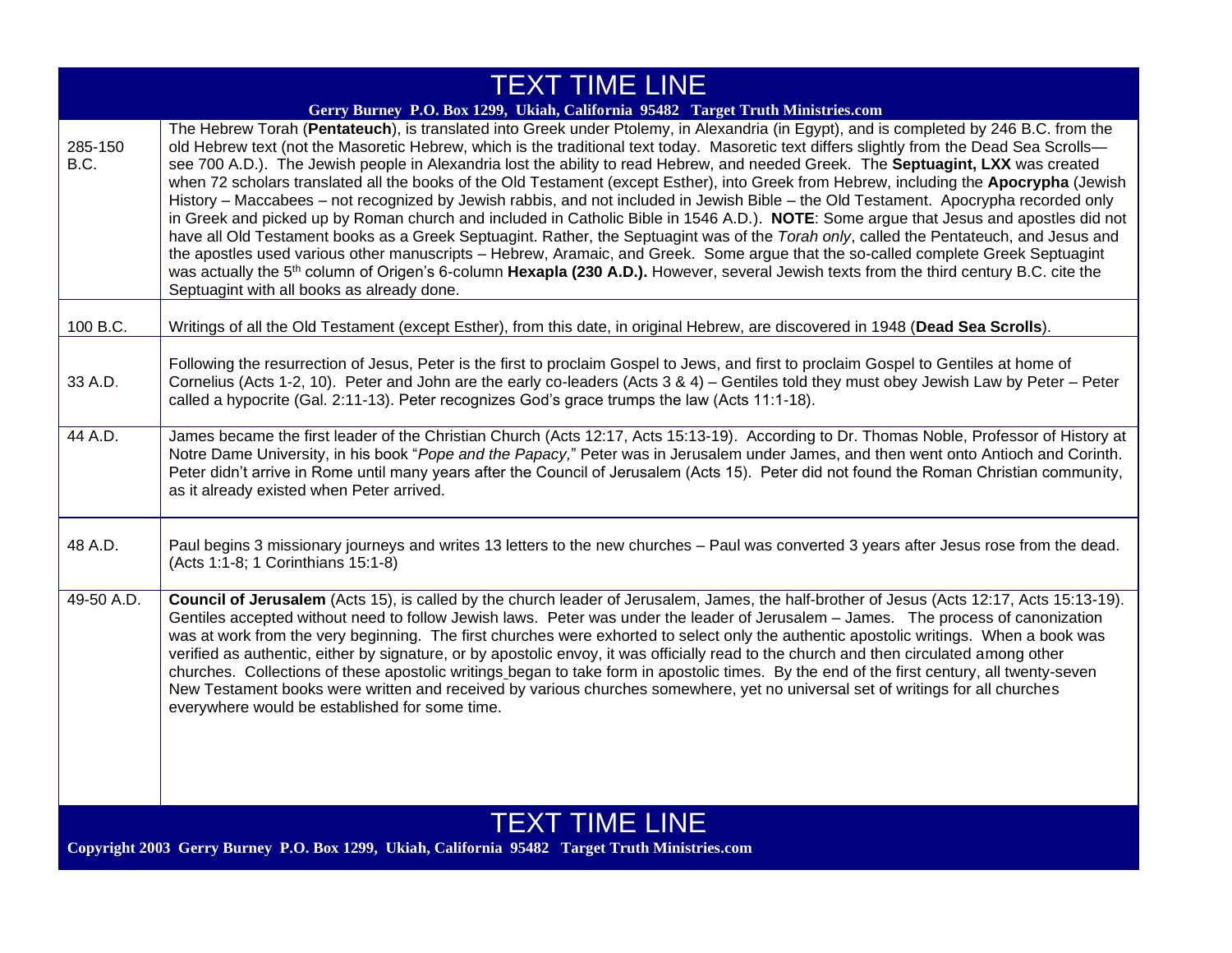| <b>TEXT TIME LINE</b><br>Gerry Burney P.O. Box 1299, Ukiah, California 95482 Target Truth Ministries.com |                                                                                                                                                                                                                                                                                                                                                                                                                                                                                                                                                                                                                                                                                                                                                                                                                                            |
|----------------------------------------------------------------------------------------------------------|--------------------------------------------------------------------------------------------------------------------------------------------------------------------------------------------------------------------------------------------------------------------------------------------------------------------------------------------------------------------------------------------------------------------------------------------------------------------------------------------------------------------------------------------------------------------------------------------------------------------------------------------------------------------------------------------------------------------------------------------------------------------------------------------------------------------------------------------|
|                                                                                                          |                                                                                                                                                                                                                                                                                                                                                                                                                                                                                                                                                                                                                                                                                                                                                                                                                                            |
|                                                                                                          |                                                                                                                                                                                                                                                                                                                                                                                                                                                                                                                                                                                                                                                                                                                                                                                                                                            |
| 62 A.D.                                                                                                  | James is killed.                                                                                                                                                                                                                                                                                                                                                                                                                                                                                                                                                                                                                                                                                                                                                                                                                           |
| $67-68$ A.D.                                                                                             | Peter and Paul both are executed by Nero.                                                                                                                                                                                                                                                                                                                                                                                                                                                                                                                                                                                                                                                                                                                                                                                                  |
| 70 A.D.                                                                                                  | Temple in Jerusalem destroyed, fulfilling the prophecy of Jesus (Matt. 24:2). Yet, none of the New Testament books mention the fulfilled<br>prophecy, leading to the understanding today that all New Testament books were written before 70 A.D., perhaps even Revelation<br>(although Justin Martyr and all early church agree evidence shows John wrote Revelation in 81-96 A.D.). Patmos was a Roman prison<br>colony during reign of Domitian, 81-96 A.D. Christians flee to Alexandria, Carthage, Rome, and Antioch, which now becomes the center for<br>Christianity.                                                                                                                                                                                                                                                               |
| 85-150 A.D.                                                                                              | The year 150 A.D. is the earliest evidence of the bishop structure. Early church fathers writings: Barnabas, Clement of Rome, Ignatius,<br>Polycarp. All bishops, each in a different geographic area, were of equal position and authority, and together they eventually united and<br>adopted the biblical text and doctrines recognized by all Christianity. Each voted to include, or reject writings to be included in the<br>recognized text. Only books which all accepted were included in the New Testament. Others were simply not of high enough authenticity<br>to be agreed upon by all the church fathers or bishops. Clement of Rome emphasized the need for obedience to the area bishops, in order<br>to guarantee unity. He believed in the perpetual virginity of Mary, but not all did, so it was not made a doctrine. |
| 90 A.D.                                                                                                  | Rise of Gnostic Docetism (Jesus not human). This causes need to defend Scripture and form an agreed upon accepted set of<br>manuscripts                                                                                                                                                                                                                                                                                                                                                                                                                                                                                                                                                                                                                                                                                                    |
| 100 A.D.                                                                                                 | Apostle John dies.<br>Clement of Rome states triune nature of God.<br>Aramaic Targums completed. The Jewish people from Babylon lost the ability to read Hebrew.<br>By this date, writings of Mark and Matthew and Paul were being used by the churches and quoted in writings of Polycarp and Ignatius.                                                                                                                                                                                                                                                                                                                                                                                                                                                                                                                                   |
| 107 A.D.                                                                                                 | Ignatius, the leader of the Antioch church in Syria, is killed. He opposed Gnostic and Docetic heresies. Gnostics are linked with Greek<br>mythology which says there is no material body beyond this life. Gnostics believed flesh and matter were evil and Jesus was not human.<br>Ignatius agreed with Clement of Rome that there is a need to obey area bishops, in order to maintain the unity of the Christian faith.                                                                                                                                                                                                                                                                                                                                                                                                                |
| 140-144<br>A.D.                                                                                          | Marcion puts together his personal canon, rejecting the Old Testament and any New Testament writings linked to the Old Testament. This<br>caused the bishops of all areas to begin to develop an agreed canon.                                                                                                                                                                                                                                                                                                                                                                                                                                                                                                                                                                                                                             |
| 155 A.D.                                                                                                 | Justin Martyr rebuts Greek philosophies and wrote that Scripture offered truth, and that Greek religions were myths.                                                                                                                                                                                                                                                                                                                                                                                                                                                                                                                                                                                                                                                                                                                       |
| 155 A.D.                                                                                                 | Polycarp - Bishop of Smyrna and disciple of John, is killed.                                                                                                                                                                                                                                                                                                                                                                                                                                                                                                                                                                                                                                                                                                                                                                               |
| 170 A.D.                                                                                                 | The first "canon", or "accepted" writings, were put together and used by the church of Rome - "Muratorian Canon," included the four<br>Gospels, Acts, Paul's letters, 1 - 3 John, and the Revelation of John.                                                                                                                                                                                                                                                                                                                                                                                                                                                                                                                                                                                                                              |
| 172 A.D.                                                                                                 | Montanism - a priest and his two prophetesses (Priscilla and Maximillia) insists gifts given to Jewish apostles of prophecies and tongues<br>were still available. This was condemned by the bishops and essentially died out until 1758 (See study "Tongues, Prophecies, &<br><b>Healing"</b> at Target Truth Ministries.com                                                                                                                                                                                                                                                                                                                                                                                                                                                                                                              |
| 180 A.D.                                                                                                 | Irenaeus of Lyons, a student of Polycarp, lists 20 of the New Testament books as officially accepted and recognized as authoritative.                                                                                                                                                                                                                                                                                                                                                                                                                                                                                                                                                                                                                                                                                                      |
| 180 A.D.                                                                                                 | The Roman church declared itself the leader, due to double apostleship (Peter & Paul), but no bishops recognized them.                                                                                                                                                                                                                                                                                                                                                                                                                                                                                                                                                                                                                                                                                                                     |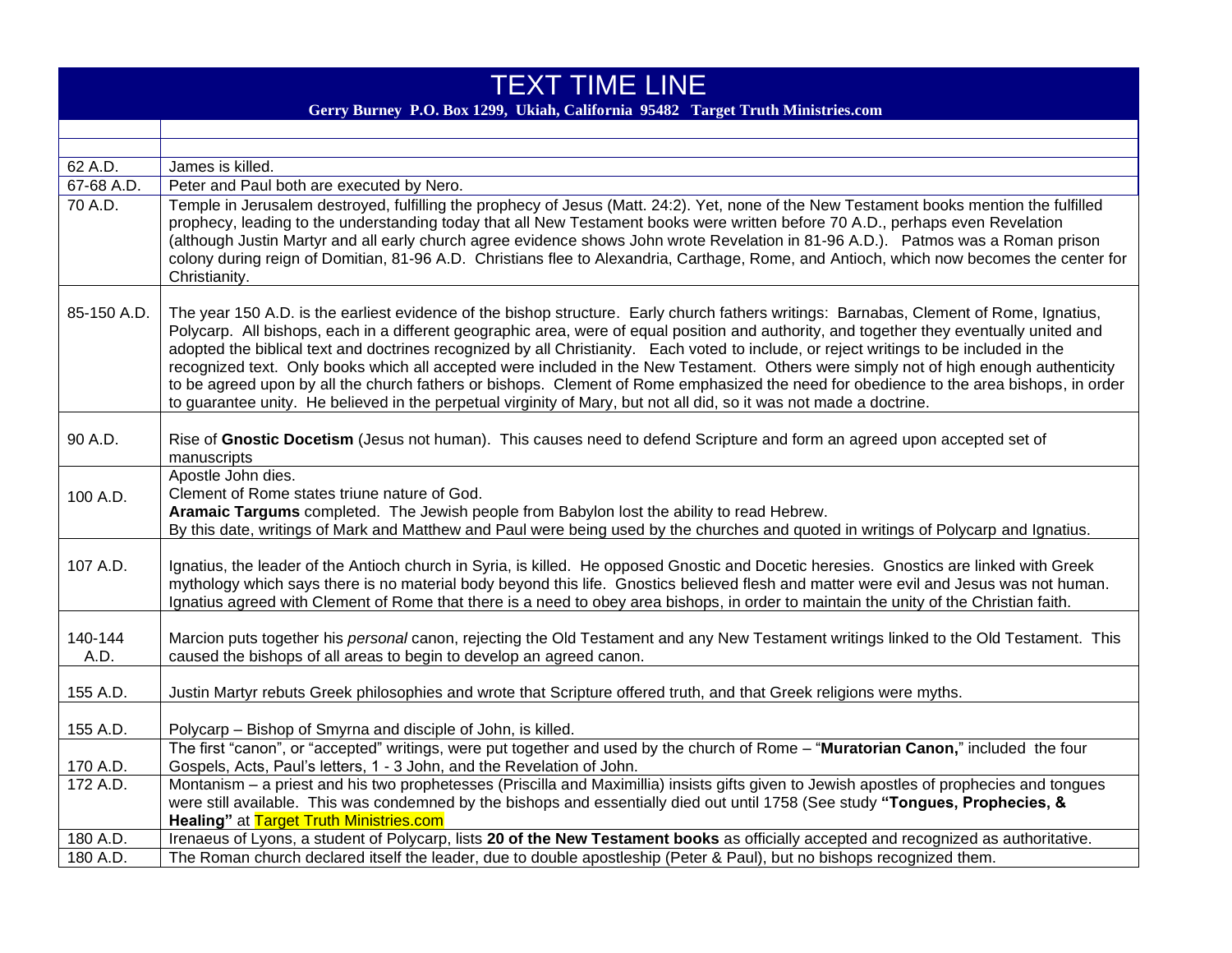| <b>TEXT TIME LINE</b> |                                                                                                                                                                                                                                                                                                                                                                                                                                                 |
|-----------------------|-------------------------------------------------------------------------------------------------------------------------------------------------------------------------------------------------------------------------------------------------------------------------------------------------------------------------------------------------------------------------------------------------------------------------------------------------|
|                       | Gerry Burney P.O. Box 1299, Ukiah, California 95482 Target Truth Ministries.com                                                                                                                                                                                                                                                                                                                                                                 |
| 196 A.D.              | Easter controversy splits the western churches from the eastern churches. The west focuses on Sunday and the resurrection, and the east<br>focuses on Passover and Christ's sacrifice. Old Latin Translation Canon for the western church is missing the eastern texts of James<br>and 1 & 2 Peter (See 340 A.D. for eastern churches and the Old Syriac Translation Canon).                                                                    |
| 200 A.D.              | The Jewish Mishnah is written - the early Jewish commentaries on the Torah (from 400 B.C. to 200 A.D.). The Mishnah will be later<br>combined with the Germara (later commentaries-400 A.D.) into the Talmud (400-500 A.D.).                                                                                                                                                                                                                    |
| 215 A.D.              | Clement of Alexandria dies.                                                                                                                                                                                                                                                                                                                                                                                                                     |
| 220-250<br>A.D.       | Origen, student of Clement – founded school in Caesarea and compiles the Hexapla (6 column parallel translation). The 5 <sup>th</sup> column (Greek<br>Theodotian), is regarded as his understanding. The other columns are from the Greek Aqula, Greek Symmachus, Hebrew texts,<br>transliterated Hebrew, and Septuagint.                                                                                                                      |
| 250 A.D.              | Pupais - Bishop of Herapolis in Phrygia - records the records from older Christians who actually knew the apostles.                                                                                                                                                                                                                                                                                                                             |
| 254 A.D.              | Stephen I was the first bishop to refer to the "Chair of Peter" as authority over the church.                                                                                                                                                                                                                                                                                                                                                   |
| 267 A.D.              | Counsel of Antioch - rejects Modalism (Jesus is part God & part human—not "fully" Col. 1:19).                                                                                                                                                                                                                                                                                                                                                   |
| 285-340<br>A.D.       | Roman emperor Diocletian persecutes Christians and orders all Christian meetings to stop, the destruction of all churches, the<br>imprisonment of Christians, and the burning of all Scripture. This forced the bishops to begin to adopt an agreed upon canon to be<br>preserved. The church was being persecuted by Rome, and also by false teachings within the church.                                                                      |
| 295 A.D.              | The phrase "catholic" is used to mean all churches that agree with the whole apostolic teaching, as opposed to heretical groups that follow<br>a "secret revelation," or "secret knowledge," based upon only one teaching. The churches agreed on Christ and on various Scriptures at this<br>point. The only agreed upon sacraments were baptism and the Lord's Supper. Various traditions and other sacraments were not agreed<br>to, as yet. |
| 313 A.D.              | Constantine allows freedom of worship in the Western Empire. He declares Sunday as the official day of worship and declares December<br>25 <sup>th</sup> as the birthday of Jesus and all divinity, as Nimrod was born on this date, according to tradition (see Birth of Christ study at Target<br>Truth Ministries.com.                                                                                                                       |
| 325 A.D.              | Council of Nicea - 303 Bishops voted on the understanding of the Trinity. 300 agreed and 3 denied Jesus as fully human, and fully God.<br>Some report 318 yes, and 5 no.                                                                                                                                                                                                                                                                        |
| 330 A.D.              | The capitol of the Roman Empire is established - Constantinople, Turkey.                                                                                                                                                                                                                                                                                                                                                                        |
|                       |                                                                                                                                                                                                                                                                                                                                                                                                                                                 |
|                       |                                                                                                                                                                                                                                                                                                                                                                                                                                                 |
|                       |                                                                                                                                                                                                                                                                                                                                                                                                                                                 |
|                       |                                                                                                                                                                                                                                                                                                                                                                                                                                                 |
|                       |                                                                                                                                                                                                                                                                                                                                                                                                                                                 |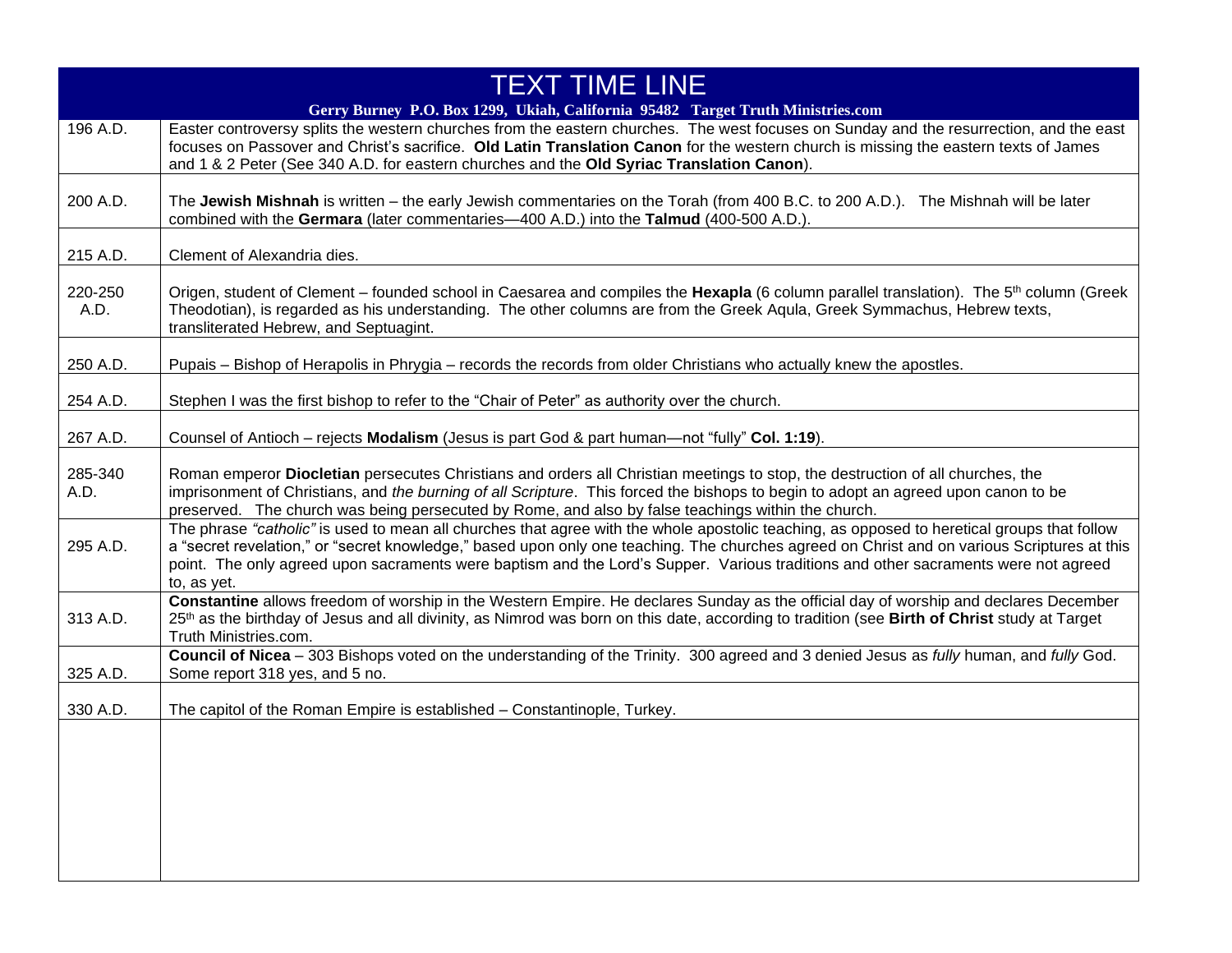| <b>TEXT TIME LINE</b> |                                                                                                                                                                                                                                                                                                                                                                                                                                                                                                                                                                                                                                                                                                                                                                                                                                                                                                                                                                                                                                                                                                                                                                                                                                                                                                                                                                                                                                                                                                                                                                                                                                                                                                                                                                                                                                                                                                                                                                                                                                                                                                                                                                                                                                                                                                                                                                                                                                                                                                                                                                                                             |
|-----------------------|-------------------------------------------------------------------------------------------------------------------------------------------------------------------------------------------------------------------------------------------------------------------------------------------------------------------------------------------------------------------------------------------------------------------------------------------------------------------------------------------------------------------------------------------------------------------------------------------------------------------------------------------------------------------------------------------------------------------------------------------------------------------------------------------------------------------------------------------------------------------------------------------------------------------------------------------------------------------------------------------------------------------------------------------------------------------------------------------------------------------------------------------------------------------------------------------------------------------------------------------------------------------------------------------------------------------------------------------------------------------------------------------------------------------------------------------------------------------------------------------------------------------------------------------------------------------------------------------------------------------------------------------------------------------------------------------------------------------------------------------------------------------------------------------------------------------------------------------------------------------------------------------------------------------------------------------------------------------------------------------------------------------------------------------------------------------------------------------------------------------------------------------------------------------------------------------------------------------------------------------------------------------------------------------------------------------------------------------------------------------------------------------------------------------------------------------------------------------------------------------------------------------------------------------------------------------------------------------------------------|
|                       | Gerry Burney P.O. Box 1299, Ukiah, California 95482 Target Truth Ministries.com                                                                                                                                                                                                                                                                                                                                                                                                                                                                                                                                                                                                                                                                                                                                                                                                                                                                                                                                                                                                                                                                                                                                                                                                                                                                                                                                                                                                                                                                                                                                                                                                                                                                                                                                                                                                                                                                                                                                                                                                                                                                                                                                                                                                                                                                                                                                                                                                                                                                                                                             |
| 340 A.D.              | Eusebius of Caesarea compiled history which is considered to be the best source of Christianity for the first 300 years. Eusebius was<br>hired by Constantine to produce 50 copies of texts, or canon of Scripture, to unite all Rome - the pagans, the Gnostics, Christians, and<br>Jews. One theory is that Eusebius used Origen's Hexapla (220 A.D.), to make various texts to appeal to various groups, and that two of<br>these remain today: The Sinaiticus and the Vaticanus. These two do not agree between themselves, or with various early writings.<br>Because these are the oldest New Testament texts in existence today, they are given more weight—but should they be? The Sinaiticus<br>(331 – 4 <sup>th</sup> century) was found in a monastery on the "traditional" Mt Sinai and parts are stored in Petrograd, the British museum in London,<br>the University library in Leipzig, and a few fragments are still at the monastery. It omits most of Matthew, much of Mark and John and<br>Romans, but is considered complete by some, because all the books are listed. The Vaticanus (mid $300$ 's $-4$ <sup>th</sup> century) is stored in the<br>Vatican and omits Gen. 1-46, Psalms 105-137, most of Hebrews, parts of 1 and 2 Sam, 1 Kings, Nehemiah, and all of Timothy, Titus,<br>Philemon, and Revelation. It also omits 1,491 clauses in the four Gospels. Old Syriac Translation in Syria in the east is from texts from<br>the late 100's, and it is missing the western texts of 2 Peter, 2 & 3 John, Jude and Revelation (see 196 A.D., Old Latin Translation). It<br>should be noted that no church council ever recognized any of these as canons of Scripture, and the officially recognized canon was finally<br>completed in 397 A.D. The Paschetta is a translation from Greek to Syriac for Christians in Mesopotamia. Today, we know of 86,000<br>citations and quotes from early church writings, letters, and lecture notes, and the 5,000 copies of the early Bible in Greek that agree with<br>these early writings, letters, and lecture notes more than with the Sinaiticus and Vaticanus. The King James Version is translated from<br>these 5,000 early Greek copies, while most of our modern versions relate more to the Sinaiticus and Vaticanus (considered the older<br>canons (most books combined into a "Bible"), and therefore, better that the even earlier writings, letters, and lecture notes, which also<br>exist). 95% of the New Testament can be verified by quotes from early church fathers in the 86,000 letters, lectures, and notes. |
| 378 A.D.              | The Bishop of Rome named "Pontifus Maximus," or Highest Priest – the first reference to high priest, or "pope", in effect uniting the pagan<br>worship practices of Ishtar, and the priests of Ishtar, into the Christian practices in Rome (see study on The Birth of Christ at<br>BurneyFam.com). Constantinople, to the east, however, is still the capitol and center of Roman Empire, and the Bishop of Constantinople<br>is still more powerful than Rome.                                                                                                                                                                                                                                                                                                                                                                                                                                                                                                                                                                                                                                                                                                                                                                                                                                                                                                                                                                                                                                                                                                                                                                                                                                                                                                                                                                                                                                                                                                                                                                                                                                                                                                                                                                                                                                                                                                                                                                                                                                                                                                                                            |
| 381 A.D.              | Council of Constantinople finalizes the Nicene Creed - the statement of the Trinity - and condemns heresies.                                                                                                                                                                                                                                                                                                                                                                                                                                                                                                                                                                                                                                                                                                                                                                                                                                                                                                                                                                                                                                                                                                                                                                                                                                                                                                                                                                                                                                                                                                                                                                                                                                                                                                                                                                                                                                                                                                                                                                                                                                                                                                                                                                                                                                                                                                                                                                                                                                                                                                |
| 385 A.D.              | Siricius was the first bishop to officially use title of "pope."                                                                                                                                                                                                                                                                                                                                                                                                                                                                                                                                                                                                                                                                                                                                                                                                                                                                                                                                                                                                                                                                                                                                                                                                                                                                                                                                                                                                                                                                                                                                                                                                                                                                                                                                                                                                                                                                                                                                                                                                                                                                                                                                                                                                                                                                                                                                                                                                                                                                                                                                            |
| 395 A.D.              | Christianity is declared the official religion of the Roman Empire by the emperor, but this is not recognized by the bishops.                                                                                                                                                                                                                                                                                                                                                                                                                                                                                                                                                                                                                                                                                                                                                                                                                                                                                                                                                                                                                                                                                                                                                                                                                                                                                                                                                                                                                                                                                                                                                                                                                                                                                                                                                                                                                                                                                                                                                                                                                                                                                                                                                                                                                                                                                                                                                                                                                                                                               |
| 397 A.D.              | The Council of Carthage – the canon of the Old and New Testaments are complete – with no Apocrypha. Bishops in the east including<br>Athanasius of Alexandria, also accept the canon, as Athanasius was actually the first to list these 27 books as Scripture.                                                                                                                                                                                                                                                                                                                                                                                                                                                                                                                                                                                                                                                                                                                                                                                                                                                                                                                                                                                                                                                                                                                                                                                                                                                                                                                                                                                                                                                                                                                                                                                                                                                                                                                                                                                                                                                                                                                                                                                                                                                                                                                                                                                                                                                                                                                                             |
| 400 A.D.              | The Roman period (Palestinian) Talmud (see 538 B.C.), combines the Mishnah and Gemarah (completed in 500 A.D.—See 200 A.D.).                                                                                                                                                                                                                                                                                                                                                                                                                                                                                                                                                                                                                                                                                                                                                                                                                                                                                                                                                                                                                                                                                                                                                                                                                                                                                                                                                                                                                                                                                                                                                                                                                                                                                                                                                                                                                                                                                                                                                                                                                                                                                                                                                                                                                                                                                                                                                                                                                                                                                |
| 405 A.D.              | The Latin Vulgate is complete – commissioned by Jerome, Bishop of Rome – used by churches for the next 1,000 years. The Old<br>Testament is from Hebrew, and the New Testament is from Vaticanus (340 A.D.).                                                                                                                                                                                                                                                                                                                                                                                                                                                                                                                                                                                                                                                                                                                                                                                                                                                                                                                                                                                                                                                                                                                                                                                                                                                                                                                                                                                                                                                                                                                                                                                                                                                                                                                                                                                                                                                                                                                                                                                                                                                                                                                                                                                                                                                                                                                                                                                                |
|                       |                                                                                                                                                                                                                                                                                                                                                                                                                                                                                                                                                                                                                                                                                                                                                                                                                                                                                                                                                                                                                                                                                                                                                                                                                                                                                                                                                                                                                                                                                                                                                                                                                                                                                                                                                                                                                                                                                                                                                                                                                                                                                                                                                                                                                                                                                                                                                                                                                                                                                                                                                                                                             |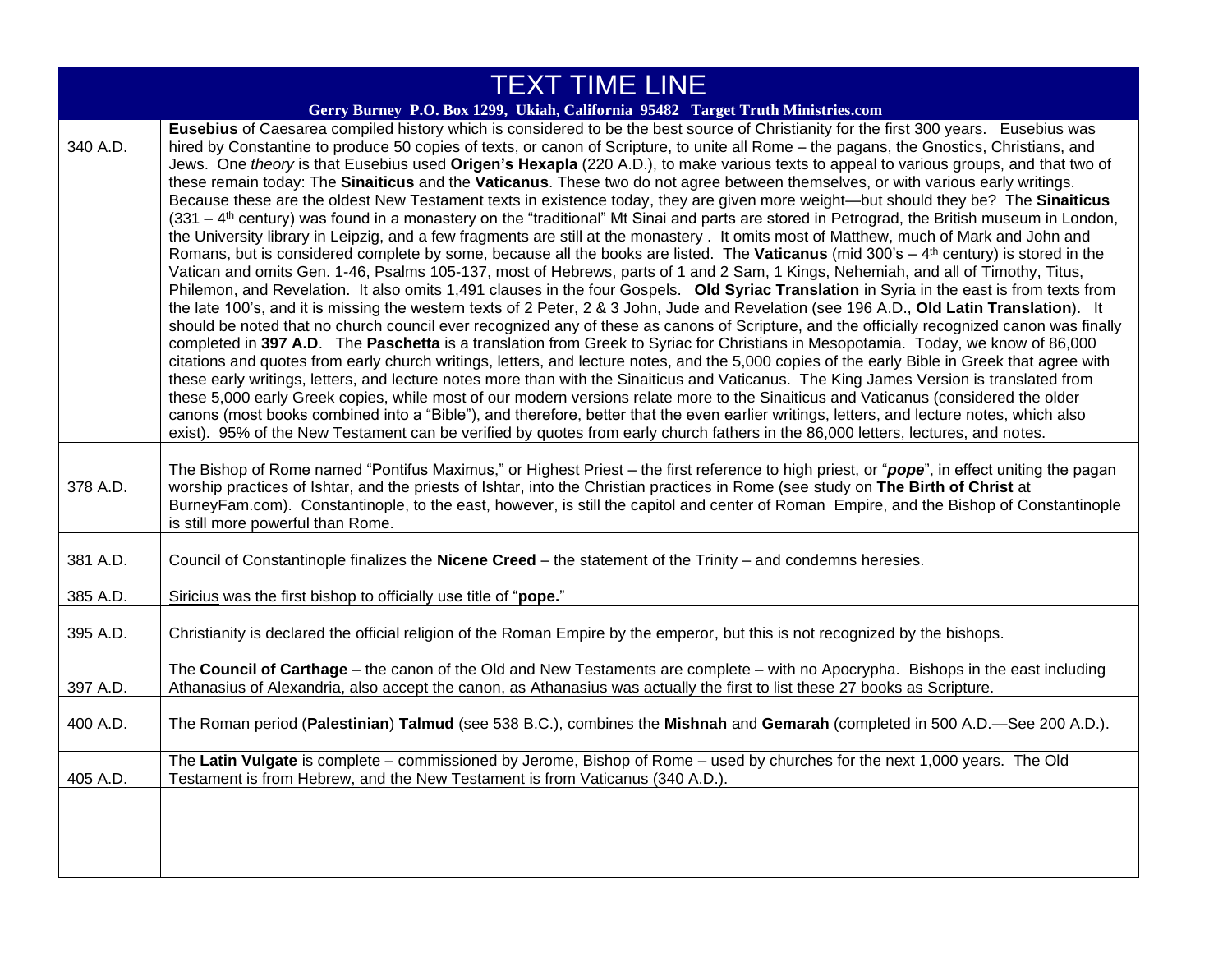| <b>TEXT TIME LINE</b>                                                           |                                                                                                                                                                                                                                                                                                                                                                                                                                                                                                                                                                                                                                                                                                                                                                                                                                                                                                                 |
|---------------------------------------------------------------------------------|-----------------------------------------------------------------------------------------------------------------------------------------------------------------------------------------------------------------------------------------------------------------------------------------------------------------------------------------------------------------------------------------------------------------------------------------------------------------------------------------------------------------------------------------------------------------------------------------------------------------------------------------------------------------------------------------------------------------------------------------------------------------------------------------------------------------------------------------------------------------------------------------------------------------|
| Gerry Burney P.O. Box 1299, Ukiah, California 95482 Target Truth Ministries.com |                                                                                                                                                                                                                                                                                                                                                                                                                                                                                                                                                                                                                                                                                                                                                                                                                                                                                                                 |
| 430 A.D.                                                                        | Augustine, Bishop of Hippo, Algeria, states all teaching and doctrine are to be developed by the whole of Scripture. Most early doctrines<br>were agreed to in the 4 <sup>th</sup> century. Prior to this various teachings and traditions circulated, as well as various texts, but eventually the<br>bishops from all geographic areas agreed that certain sacraments were recognized by all, also certain doctrines, and that the agreed upon<br>Scripture itself is the only repository of truth. Augustine never recognized Peter as pope, or any one bishop as authoritative, or Rome as<br>central.                                                                                                                                                                                                                                                                                                      |
| 325-451<br>A.D.                                                                 | Ecumenical Councils of Nicaea to Chalcedon - Bishops from all geographic areas, agree on major doctrines of the Trinity, and Jesus as<br>fully God and fully human (one God), and salvation by grace of God. They agree on need to be unified in shared doctrine and interpretation<br>of Scripture. The Alexandrius Text, from Alexandria, Egypt (stored in England), is from this period of the mid 400's. 250 Greek<br>translations have Revelation. 24 are complete. Only the Alexandrius reads different from the other 23. The other 23 read the same as all<br>the Latin Vulgate (405 A.D.).                                                                                                                                                                                                                                                                                                             |
| 440 A.D.                                                                        | Pope Leo I declares his power and authority come from the line back to Peter and Rome. Most still see the bishop in Constantinople as the<br>center of Christian authority.                                                                                                                                                                                                                                                                                                                                                                                                                                                                                                                                                                                                                                                                                                                                     |
| 432-461<br>A.D.                                                                 | Patrick of Ireland - established Christianity in Ireland. The monks of Ireland copied most of the manuscripts of western civilization that we<br>have today, including the Scriptures, as all the western libraries were destroyed after the fall of Rome (See 563 A.D.).                                                                                                                                                                                                                                                                                                                                                                                                                                                                                                                                                                                                                                       |
| 476 A.D.                                                                        | The fall of the western Roman Empire – note that from about 400 A.D. through 800 A.D. the center of Christian authority actually rested in<br>the east – Constantinople – where the true power of the Roman Emperor was seated. The bishop of Rome, in 480 A.D., declared that<br>Rome was the seat of Christian authority, because of its line to Peter, even though any bishop could claim to have a line of authority back to<br>Jerusalem, as the first leaders were from Jerusalem and the first bishop - James was the half-brother of Jesus. This split the eastern and<br>western churches apart. For a few years, Rome maintained some power, but eventually Rome declined, and the power of the church rested<br>in Constantinople. There was a period of western influence in the $6th$ century, when Gregory was able to regain influence, but again the<br>power soon went back to Constantinople. |
|                                                                                 |                                                                                                                                                                                                                                                                                                                                                                                                                                                                                                                                                                                                                                                                                                                                                                                                                                                                                                                 |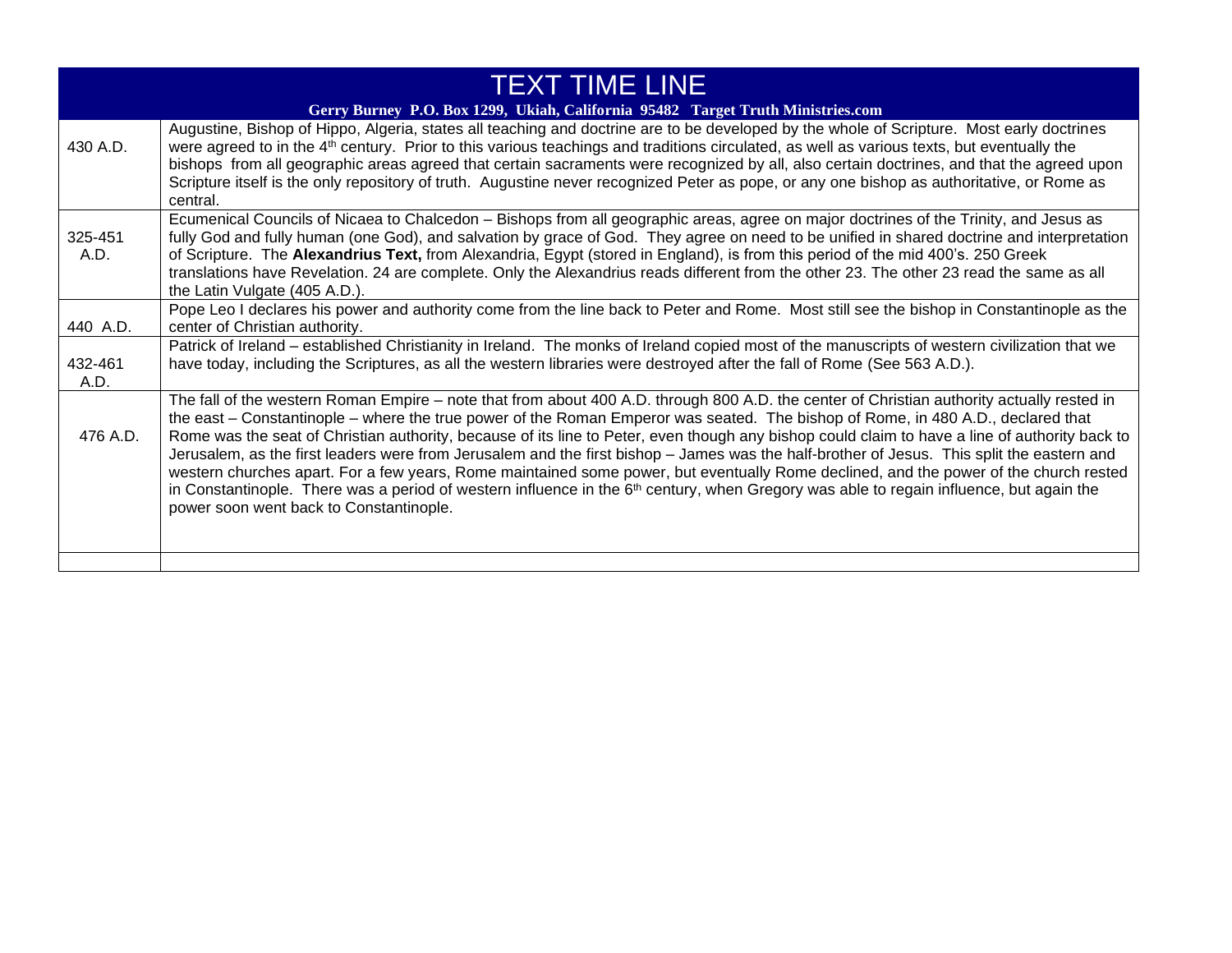| <b>TEXT TIME LINE</b><br>Gerry Burney P.O. Box 1299, Ukiah, California 95482 Target Truth Ministries.com |                                                                                                                                                                                                                                                                                                                                                                                                                                                                                                                                                                                |
|----------------------------------------------------------------------------------------------------------|--------------------------------------------------------------------------------------------------------------------------------------------------------------------------------------------------------------------------------------------------------------------------------------------------------------------------------------------------------------------------------------------------------------------------------------------------------------------------------------------------------------------------------------------------------------------------------|
| 520 A.D.                                                                                                 | Emperor Justin I got both east and west to agree that they were equal and the same church, but it did not last.                                                                                                                                                                                                                                                                                                                                                                                                                                                                |
| 529 A.D.                                                                                                 | Emperor Justinian ordered the closing of the school of philosophy at Athens. The church began to oppress and persecute pagans.                                                                                                                                                                                                                                                                                                                                                                                                                                                 |
| 563 A.D.                                                                                                 | In Iona, Scotland, a secret society (Culdees), from Glastonbury Bible College, established by Joseph of Arimathea (Jesus), prepares<br>evangelists for the "dark ages" (500 through 1400 A.D.). During the Dark Ages, the only translations allowed were Latin (Catholic Church),<br>which no one outside the church could read - this lasted 1,000 years.                                                                                                                                                                                                                     |
| 313-590<br>A.D.                                                                                          | A slow transition, from several area Bishops (Jerusalem, Constantinople, Alexandria, Rome, Syria, etc., each being equal), and from<br>Jerusalem being an important center, begins. Over the years Rome and Constantinople becomes the important centers due to these being<br>the seat of the emperor. In 590, Gregory of Rome is strong in the west for a short period, but Christianity still looks to Constantinople for<br>ongoing authority, up until the 800's. In the west, there is turmoil many men are claiming the seat of Peter – politically, an important seat. |
| $700 -$<br>1000 A.D.                                                                                     | MT- Masoretic text - Hebrew traditional text used today from Masoretes - "Edited" between 7th and 10th centuries from Hebrew sources.                                                                                                                                                                                                                                                                                                                                                                                                                                          |
| 720 A.D.                                                                                                 | Emperor Leo III stripped the Pope in Rome from money and power in Italy, and gave authority to Constantinople.                                                                                                                                                                                                                                                                                                                                                                                                                                                                 |
| 787 A.D.                                                                                                 | Council of Nicaea II - This is the last council recognized as binding by both east and west. Christ is recognized as both fully divine and fully<br>human.                                                                                                                                                                                                                                                                                                                                                                                                                     |
| 800 A.D.                                                                                                 | In the west, Charlemagne (Charles the Great), becomes emperor, and once again, the Bishop of Rome (Leo), claims succession from<br>Peter, and therefore, authority over all Christianity. After Charlemagne, the succession of popes led to multiple men again claiming the chair<br>of Peter, and the church in Rome again lost its position of authority.                                                                                                                                                                                                                    |
| 857 A.D.                                                                                                 | East and west officially and formally split.                                                                                                                                                                                                                                                                                                                                                                                                                                                                                                                                   |
| 900 A.D.                                                                                                 | In the 900's, Otto the Great becomes Western Emperor, and stability again returns to Rome, but many of the popes of this period were<br>involved in adultery, and the church lost its authority again. All bishops in all areas all claim the same heritage of scripture from the<br>apostles and Jesus, and all claim authority equally, except that Rome and Constantinople continue to claim supreme authority, due to the<br>seat of the emperor being located there, and its political influence.                                                                         |
| 1000 A.D.                                                                                                | Otto III – emperor of Rome – unites with Sylvester – Pope of Rome, and restores authority to the Roman Church, and the pagan areas are<br>converted. But the east will not reconcile with Romea split which remains to this day. Even at this date, uncial script was still used (no<br>breaks between words or sentences). At this date, breaks and punctuation added.                                                                                                                                                                                                        |
| 1054 A.D.                                                                                                | East and west split over Nicene Creed – original western version ("and I believe in the Holy Spirit, who proceeds from the Father and the<br>Son") - Eastern version (no reference to the words "and the Son").                                                                                                                                                                                                                                                                                                                                                                |
| 1228 A.D.                                                                                                | "Chapters" added to Old Testament to enable study.                                                                                                                                                                                                                                                                                                                                                                                                                                                                                                                             |
| $1371 -$                                                                                                 |                                                                                                                                                                                                                                                                                                                                                                                                                                                                                                                                                                                |
| 1384 A.D.<br>1378-                                                                                       | The entire Bible is translated from Latin to English - called the Wycliffe Bible (leads to KJV, 1611).                                                                                                                                                                                                                                                                                                                                                                                                                                                                         |
| 1417 A.D.                                                                                                | Roman Church schism - 2 or 3 Popes at one time, each not recognizing the other.                                                                                                                                                                                                                                                                                                                                                                                                                                                                                                |
|                                                                                                          |                                                                                                                                                                                                                                                                                                                                                                                                                                                                                                                                                                                |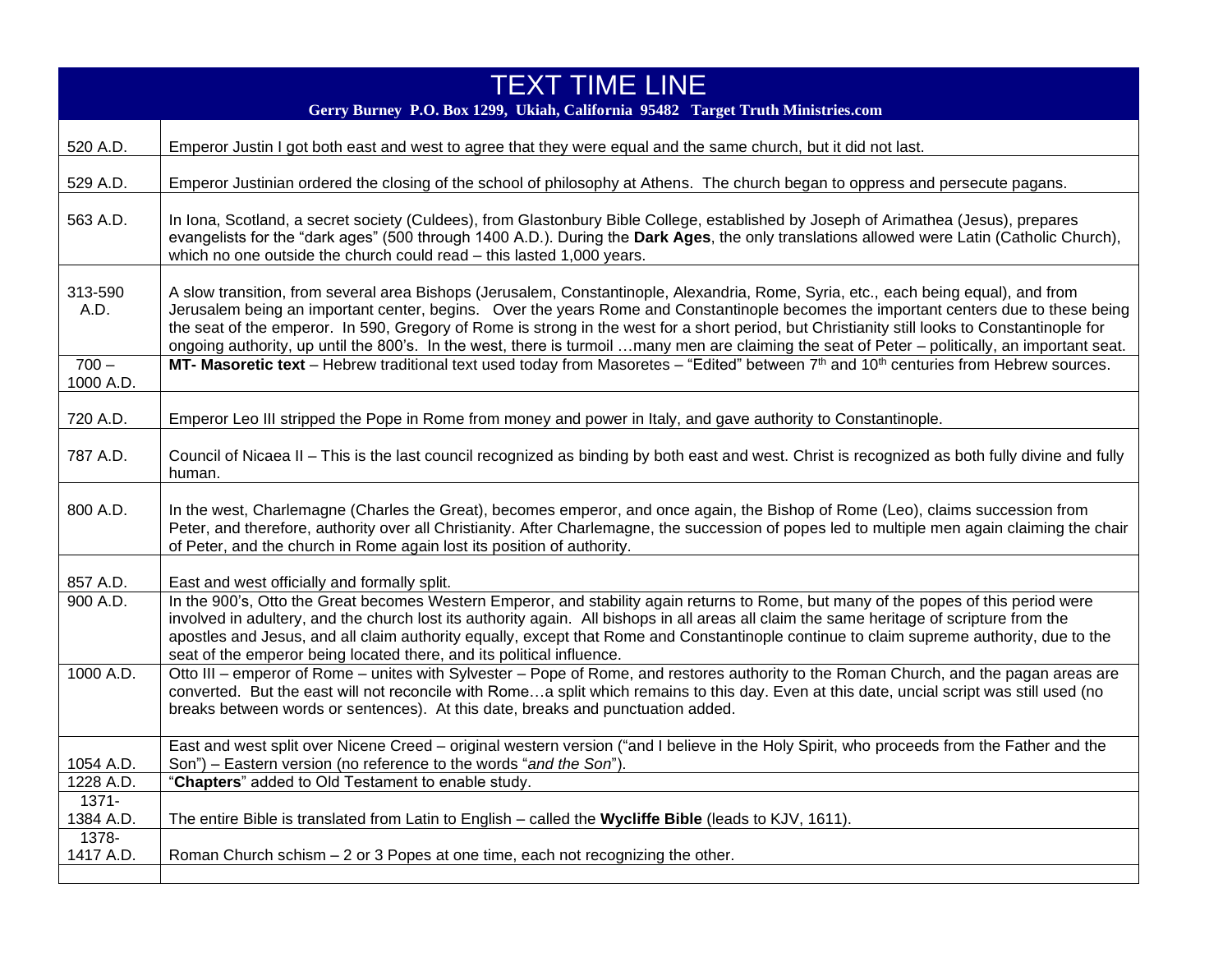| <b>TEXT TIME LINE</b> |                                                                                                                                                                                                                                                                          |
|-----------------------|--------------------------------------------------------------------------------------------------------------------------------------------------------------------------------------------------------------------------------------------------------------------------|
|                       | Gerry Burney P.O. Box 1299, Ukiah, California 95482 Target Truth Ministries.com                                                                                                                                                                                          |
| 1438 A.D.             | Council of Florence affirms the primacy of the pope of Rome over councils. This is not accepted by the eastern orthodox churches, but the                                                                                                                                |
|                       | east is losing political power.                                                                                                                                                                                                                                          |
|                       |                                                                                                                                                                                                                                                                          |
| 1453 A.D.             | Church of Constantinople (Hagia Sophia), is made a mosque by Ottoman Turks. Scholars with manuscripts fled to the west.                                                                                                                                                  |
| 1455 A.D.             | Gutenberg Press mass produces text.                                                                                                                                                                                                                                      |
| 1488 A.D.             | "Verses" added to Old Testament to enable study.                                                                                                                                                                                                                         |
| 1516 A.D.             | Erasmus, priest and Greek scholar, does Greek translation of the New Testament from Greek manuscripts (over 5,000 are available<br>today), and this becomes the basis for the Textus Receptus. This was used by Martin Luther, and William Tyndale, and later on, by the |
|                       | translators who make the King James Version (1611).                                                                                                                                                                                                                      |
| 1517 A.D.             | Reformation ignited by Martin Luther                                                                                                                                                                                                                                     |
| 1525 A.D.             | Tyndale translates Greek to English and is killed for it. English versions are illegal in England (since 1408).                                                                                                                                                          |
| 1522 A.D.             | German translation (Martin Luther).                                                                                                                                                                                                                                      |
| 1535 A.D.             | Cloverdale Bible - first English translation into "chapter and verse."                                                                                                                                                                                                   |
|                       |                                                                                                                                                                                                                                                                          |
| 1537 A.D.             | King of England allows English version - The Matthews Bible.                                                                                                                                                                                                             |
| 1539 A.D.             | Great Bible – from the Cloverdale Bible (1535 A.D.), and leads to the Bishops Bible and the KJV.                                                                                                                                                                         |
| 1546 A.D.             | The Council of Trent recognizes the Apocrypha for the Catholic Church (see 285 B.C.).                                                                                                                                                                                    |
| 1551 A.D.             | "Chapter and Verses" added to the New Testament to enable study.                                                                                                                                                                                                         |
| 1555-<br>1560 A.D.    | Queen Mary Tudor, of England, bans Protestant translation and persecutes Protestants. Protestants flee to Switzerland and print the<br>Geneva Bible, which is the Pilgrim's Bible.                                                                                       |
| 1568 A.D.             | Bishops Bible – from the Great Bible (1539 A.D.), and leads to the KJV.                                                                                                                                                                                                  |
| 1582 A.D.             | Catholic Church translates Vulgate to English (Dougy).                                                                                                                                                                                                                   |
|                       |                                                                                                                                                                                                                                                                          |
| 1600 A.D.             | Midrash - a collection of Jewish commentaries gathered from 200 A.D. to 1600 A.D.                                                                                                                                                                                        |
|                       |                                                                                                                                                                                                                                                                          |
|                       |                                                                                                                                                                                                                                                                          |
|                       |                                                                                                                                                                                                                                                                          |
|                       |                                                                                                                                                                                                                                                                          |
|                       |                                                                                                                                                                                                                                                                          |
|                       |                                                                                                                                                                                                                                                                          |
|                       |                                                                                                                                                                                                                                                                          |
|                       |                                                                                                                                                                                                                                                                          |
|                       |                                                                                                                                                                                                                                                                          |
|                       |                                                                                                                                                                                                                                                                          |
|                       |                                                                                                                                                                                                                                                                          |